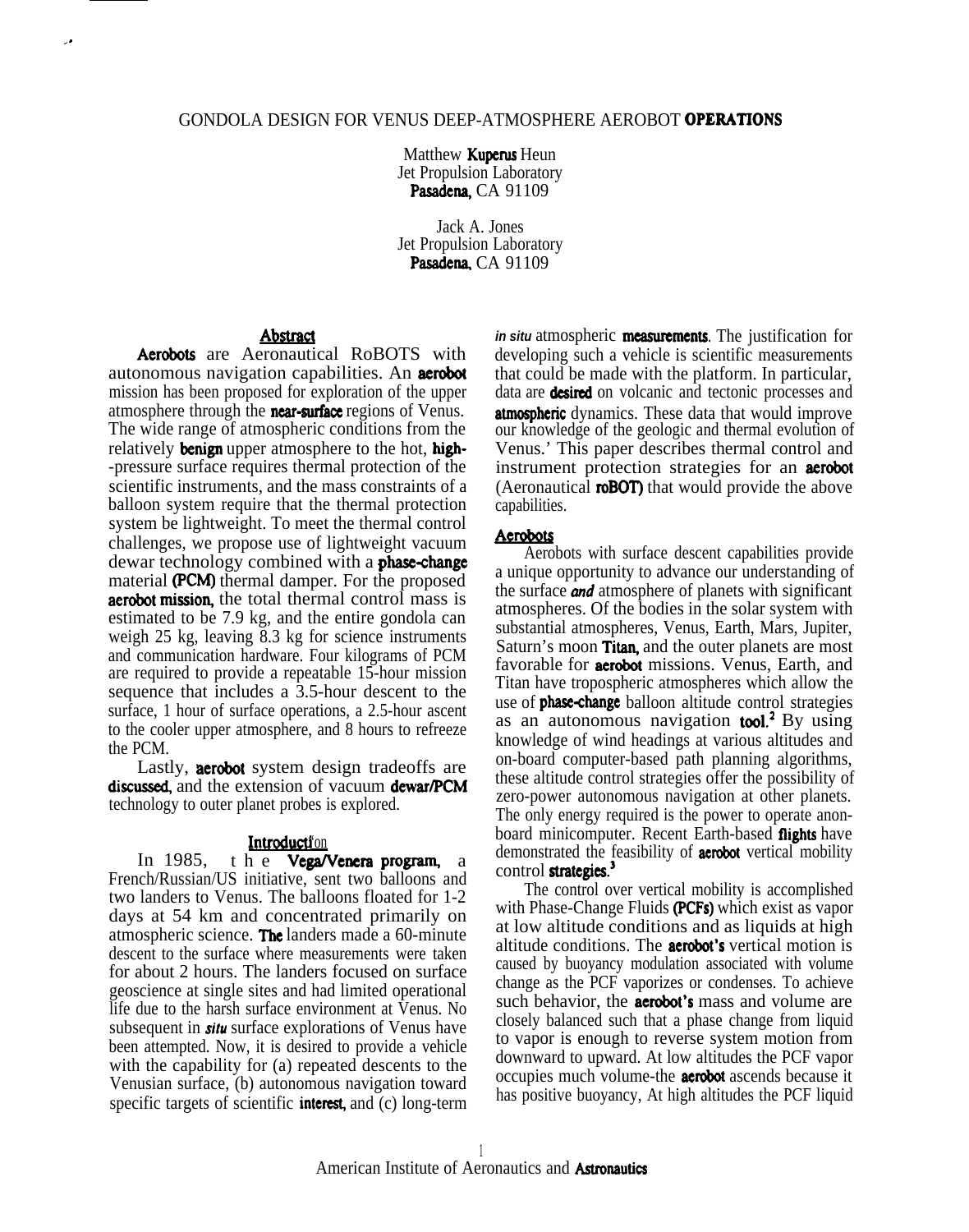occupies little volume-the aerobot descends because it has negative buoyancy.

.

Figure 1 shows a **Van't** Hoff plot of the atmosphere of Venus and **several** candidate **PCFs**. The point at which any PCF line crosses the atmosphere line is the equilibrium altitude for an **aerobot** employing that particular PCF. When the PCF is above its equilibrium altitude, it is a **liquid**, and when the PCF is below its equilibrium altitude, it is a vapor. A mixture of water  $(H_2O)$  and ammonia  $(NH_3)$  has been proposed for use at Venus, where water would boil below 42 km and partially condense above 42  $km$ <sup>4,5,6</sup> Recently, JPL has developed simple, lightweight means for controlling planetary balloon altitudes through the use of phase-change fluids. A **successful** campaign of flights in the southern California **deserts** has demonstrated the feasibility of the PCF balloon concept.<sup>2</sup>

A proposed Venus **aerobot** mission profile is shown in Figure 2. The alternating evaporation and condensation of the PCF causes oscillatory motion of the system about the equilibrium altitude. Note, however, that the **aerobot** does not require an on-board energy source to accomplish the vertical motion. Thermodynamically, the **aerobot** acts as a heat engine using the planet's **natural** atmospheric temperature gradient below the **tropopause** to drive the system's **vertical** motion in the gravitational field. The thermal energy absorbed by the PCF during evaporation at low altitudes is used to propel the aerobot upward. When the energy is released by the PCF during condensation at high altitudes, the aerobot descends, and the thermodynamic **cycle** is complete.

The natural behavior of the **aerobot** can be altered by capturing PCF liquid in a small reservoir, thereby preventing its **vaporization**. In this **situation**, the **aerobot** descends to the planet's surface. When the PCF liquid is released from the reservoir it vaporizes again, and the aerobot ascends.

### The Venus **Environment**

The Venusian environment is challenging for both remote sensing from orbit and *in situ* scientific exploration because of its dense, optically **thick**, and corrosive **atmosphere**. The nominal flight profile (Figure 2) for a Venus Aerobot could include repeated oscillations between 40 km and 60 km altitude with excursions down to 20 km and possibly even the surface. The near-surface atmosphere of Venus is extremely hot with exceedingly high pressure  $(eg_0)$ 420 'C, 67 bar at 5 km). Furthermore, the predominantly C0, Venusian atmosphere contains ammonia and  $H<sub>1</sub>SO<sub>4</sub>$  clouds. To study and image the surface, instruments and cameras must be located

within 10 km of the surface.' The extreme variation of environmental conditions between 60 km altitude and the surface imposes severe requirements on all system components.

#### Venus Aerobot Gondola Requirements

A recent JPL effort has examined low-power camera configurations and thermal control strategies for Venus aerobot operations. The Venus Aerobot **Surface** Science Imaging System (VASSIS) project began by deriving **survivability** requirements from the expected **aerobot** mission profiles and the Venusian environment. Table 1 summarizes preliminary Venus aerobot mission flight requirements, and Table 2 summarizes the Venus atmospheric parameters associated with the flight requirements.

AU components of the **aerobot** must be able to withstand the environmental **conditions** listed in Table 2. For example, a thermally and chemically robust balloon material is **necessary** for the **aerobot** to survive the sulfuric acid clouds and the extremely high surface temperatures. The focus of this paper, however, is the protective environment for the science instruments (including a camera) in the aerobot gondola. Without such protection" the science instruments will be destroyed by the intense heat and<br>**pressure** at surface conditions.<br>It can be shown that each additional kilogram of

It can be shown that each additional kilogram of mass carried on the gondola requires a threefold increase in the overall system mass because the increased balloon volume required to carry the additional gondola mass. Thus, the **primary** gondola design challenge is to provide thermal protection provide an optical **viewport**, and allow external data communications with a minimum amount of mass. The following section describes a gondola design that meets the VASSIS requirements.

### VASSIS Oondola Desien

#### Pressure Vessels

A schematic of the primary VASSIS gondola temperature control devices is shown in Figure 3. The central spherical instrument housing is 30.5 cm  $(12 \text{ in.})$  in diameter and is surrounded by a hightemperature multi-layer insulation such as gold foil. The outer pressure vessel is a spherical titanium shell that is 2.5 mm (O. 1 in.) thick. The outer shell is designed to withstand Venus surface conditions of  $460^{\circ}$ C and **96** bar as well as atmospheric **entry** force loads of 500  $g^{3,9}$  The central instrument housing is held in place by a **series** of tension bands (Figure 4) fabricated from braided polybenzoxazole (PBO) fiber material, sheets of which are being considered as the primary Venus balloon **material.**<sup>10</sup> PBO is **known** to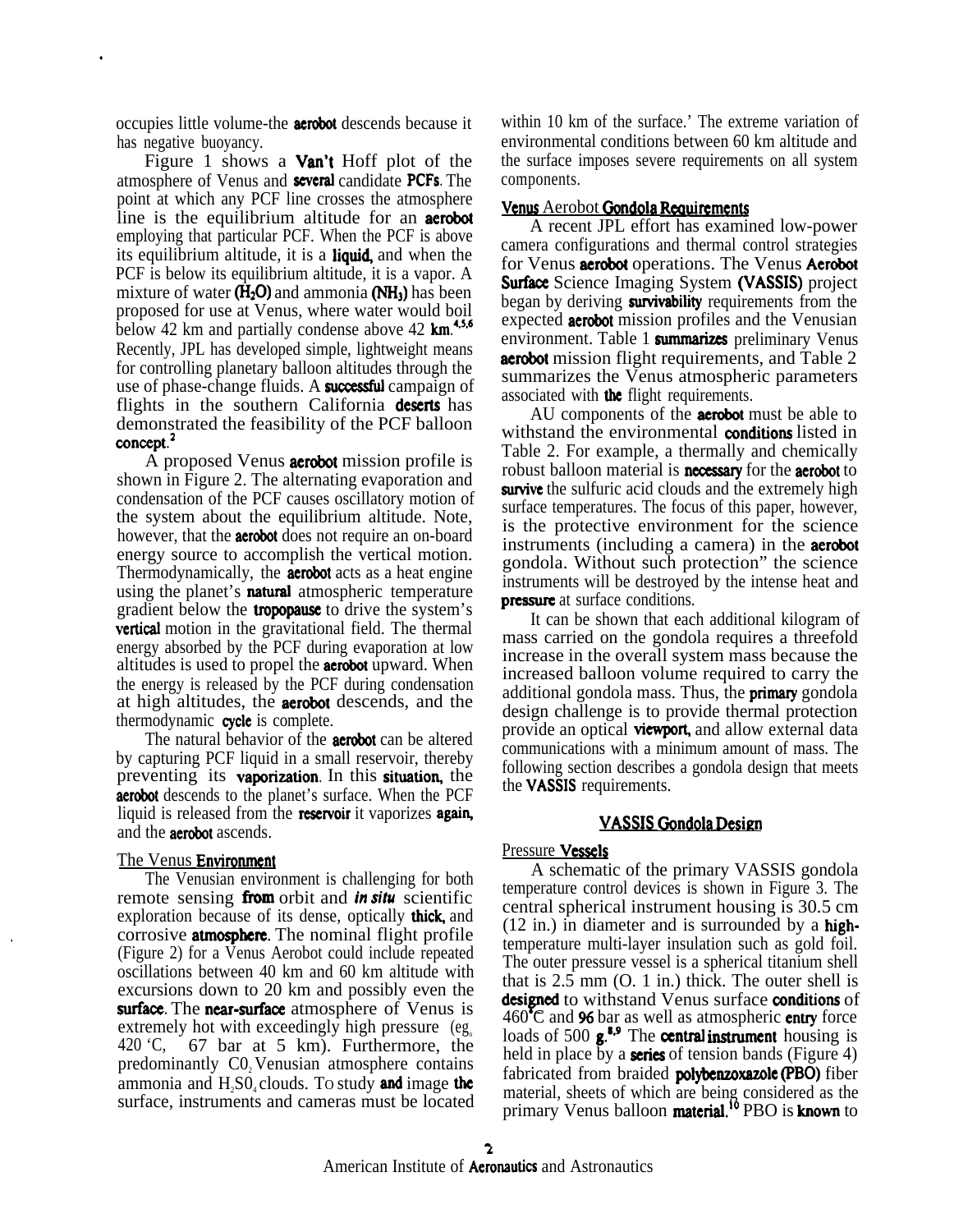react with Venus' atmospheric sulfuric **acid**, therefore a PBO balloon skin must be coated with a thin protective material, such as **gold**, to prevent balloon gas leakage.

The cavity between the outer pressure shell and the inner instrument housing is **evacuated**, and various vacuum getter materials are used to prevent contamination due to potential outgassing of materials. The assumed effective radiative **emissivity** between the concentric spherea is 0.01.

### Phase-change Materia (PCM) and Heat Pipe

A phase change material (PCM), LiNO<sub>3</sub> $-3H<sub>2</sub>O$ , has been selected to absorb parasitic heat in the lower atmosphere. During descents into the **hot**, lower Venus atmosphere, the PCM will melt slowly at 30 "C. Upon re-ascent to the cool, upper clouds, the PCM will refreeze as its heat is transferred to the atmosphere. A simple, hollow stainless steel tube, 1.27 cm (0.5 in.) diameter, **partially** filled with **ammonia**, is the means by which heat is transferred from the central instrument housing to the outer pressure vessel, When the pressure vessel is cooler than the instrument housing, ammonia will condense in the pipe near the pressure vessel wall and will fall by gravity to the inner **instrument** housing. The liquid ammonia will absorb heat ffom the PCM as it boils. The vapor returns to the outer pressure vessel, thus completing a continuous heat transfer circuit, until the PCM is fully re-frozen.

**The** heat delivered to the outer pressure vessel by this gravity-fed diode heat pipe (known as a **reflux boiler)** transfers **conductively** through the titanium pressure vessel to an external heat pipe **circuit**, without the necessity of transferring the ammonia itself through the pressure vessel wall. This outer, secondary heat pipe circuit (Figure 5) is fashioned similarly as a **gravity-fed,**  $1.27 \text{ cm } (0.5 \text{ in})$  OD hollow tube, wherein ammonia is condensed in an upper finned heat transfer matrix and falls by gravity to the outer pressure vessel wall area where it boils. It may be necessary to goldplate all exterior surfaces to inhibit corrosion by the Venus sulfuric-acid clouds.

## Gondola Thermal Performance

To evaluate the thermal performance of the system, it was **necessary** first to estimate the balloon ascent and descent velocities. A transient thermal model was **constructed** for a 25-kg gondola with a balloon that was fabricated from 0.05-mm  $(0.002 \text{-} \text{in.})$ <br>PBO film. At a maximum altitude of 56 **km**, the balloon is 2.5-m diameter and 25-m long, and it is filled with 50% ammonia and 50  $\%$  water. The total floating mass of this system is about 100 kg (25 kg **ammonia,** 2S kg water, 25 kg **payload**, 15 kg balloon

material, and 10 kg **structure** and miscellaneous). Figure 6 shows the altitude profile for the **aerobot**, and Figure 7 shows the velocity profile for the **aerobot**. (The secondary effects of atmospheric thermal radiation were not included in the simplified **aerobot** trajectory analysis.)

As shown in Figure 7, the initial descent velocity is about 12 m/s, but this slows to about 3  $\text{m/s}$  near the Venus **surface**. Total descent time required is estimated to be about 3.5 hours, while total ascent time is slightly less than 2.5 hours. These calculations assume a descending coefficient of drag of 0.8 and an ascending coefficient of drag of 0,4, as has been estimated for similar Barth balloon systems.<sup>11</sup> Also, all balloon water vapor is assumed to be condensed quickly at altitude and boiled quickly near the Venus surface when ascent is initiated.

A thermal model of the VASSIS gondola has been constructed and the resulting heat loads are shown in Figure 8 for various altitudes above the Venus surface. Note that extremely low power dissipation rates  $(c 1 W)$ average) are expected for the science instruments during low-altitude operations. The above assumption is reasonable because a communication system would be used only during upper-atmosphere operation. Thus, no internal electronic power dissipation is shown in Figure 8.

At altitudes below about 10@ the radiation heat leak between the spheres dominates conduction heat leaks from the PBO band supports and the combined conduction and radiation at the camera window (fused silica glass). Total heat load at the surface is about 85 W, Approximately 1.5 kg of PCM mass is necessary to absorb the integrated descending heat load (Figure 9), about 1 kg of PCM is required to **absorb** the heat load from 1 hour of surface operations, and about 1 kg of PCM is required to **absorb** the integrated ascending heat load. There is about 0.5 kg of PCM carried as margin.

An estimate has been made of the time required for PCM cooling when the balloon bobs between 56 km and 40 km during alternate condensation and boiling of the water in the **water/ammonia** balloon. Approximately two hours of bobbing time (about two full round trips) is required for each kilogram of PCM to be **re-frozen. Thus**, one repeatable mission scenario could consist of a 3.5-hour **descent**, 1 hour on the Venus surface, a 2.5-hour **ascent**, and 8 hours bobbing time for a total of 15 hours if about 4 kg of PCM is used. Significantly longer low-atmosphere hover times could be used for hovering at higher altitudes since both the transit time and heat loads are highest for hovers close to the Venus surface.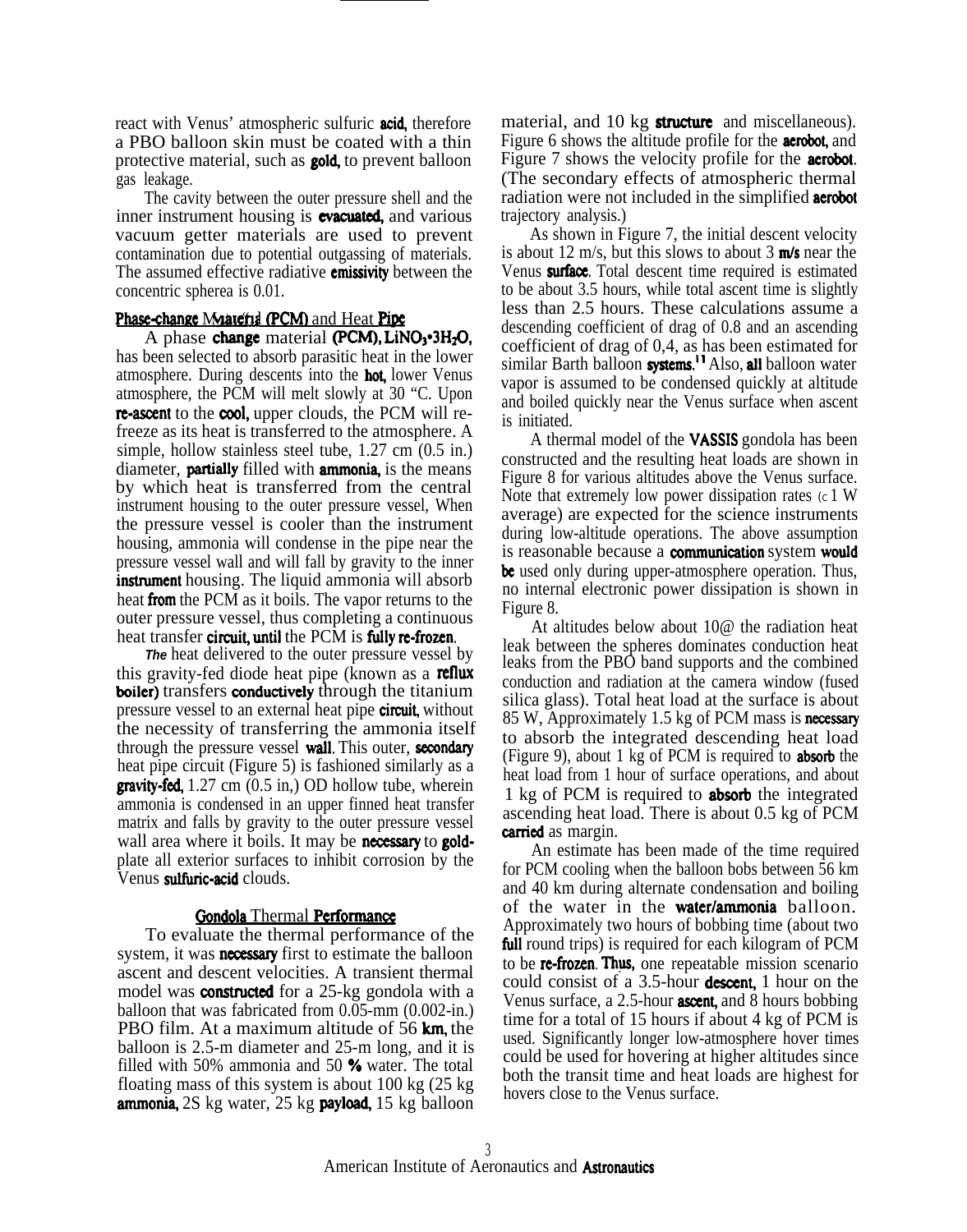The total thermal control mass, 7.9 kg, for the VASSIS gondola is shown in Table 3 for the mission scenario detailed above. An additional 5.4 kg is required for the outer titanium pressure vessel, 1.9 kg for the inner instrument housing, and other miscellaneous masses (Table 4) for a total gondola mass of 16.7 kg plus science instruments and communication hardware.

### Venus Aerobot Thermal/System Design Tradeoffs

There exist many interesting design tradeoffs between the gondola thermal design and the Venus **aerobot** balloon system design. First, a tradeoff exists between the **enthalpy** of **fusion**  $(h_{d})$  and the melting temperature of the PCM. Clearly, the larger. the enthalpy of fusion  $(h_{el})$  of the PCM, the more flexibility in design. Given the same PCM mass, increased  $h_{el}$ provides the capability for prolonged surface operations. If longer surface operations are not **required,** however, larger PCM heat capacity can be used to reduce gondola mass thereby reducing the size of the balloon required to carry the gondola. **Smaller** balloons require smaller cruise and entry systems. Thus, the PCM **enthalpy** of **fusion** has a significant impact on overall **aerobot** system design.

An interesting tradeoff exists between the **enthalpy** of **fusion** and the melting temperature of the PCM. The lower the PCM melting temperature, the higher the **aerobot** must fly to refreeze the PCM after surface operations. Higher altitudes require larger (and heavier) balloon systems and therefore heavier cruise and entry systems. On the other hand, higher melting temperatures are advantageous because the system can be smaller and lighter. There is an optimum PCM that will **minimize aerobot** system mass with its combination of melting temperature and enthalpy of fusion.

Another design tradeoff involves the shape of the **balloon** and the PCM mass. To limit **transit** time between the upper, cooler atmosphere and the lower, hotter surface (and therefore reduce the amount of PCM necessary), the balloon should present a small frontal area to the atmosphere. To achieve reduced frontal **area**, a cylindrical balloon with **large** aspect ratio (length/diameter) can be used. (The balloon used herein for the gondola design has a rather large aspect **ratio** of 10.) **But**, because of high surface area to volume ratios, high aspect ratio cylinders are relatively massive compared to cylinders with near-unity aspect ratios. Batloon shapes with aspect ratios near unity will decrease the mass of the balloon film at the expense of slower descent and ascent rates. A balloon with aspect ratio near unity will reduce balloon mass but require more PCM than a balloon with larger aspect ratio.

Thus, a Venus **aerobot** system **design** tradeoff exists between balloon mass and PCM mass.

### Applications for Outer Planet Exploration

The vacuum dewar, PCM gondola concept has been evaluated for use as a **deep-Jupiter** descent probe. The Jupiter **design**, however, does not have a balloon or atmospheric cooling heat exchanger because the mission consists of a single descent only. With an aerodynamic teardrop shaped **inconel** shell instead of a spherical titanium shell, a **50-kg, 38-cm** diameter gondola would take approximately 1.5 hours to descend 414 km from the anticipated Jovian water clouds (5.0 bar, O 'C) to about 500 bar pressure 806  $\degree$ C, Less than 2 kg of PCM (H<sub>2</sub>O) would be required to maintain all **science** instruments at or below room temperature for the entire descent.

### conclusion

This paper shows that a low-mass, thermally protective instrument housing can be developed for Venus **aerobot** operations. The proposed **aerobot** mission scenario involves descent to the surface followed by **re-ascent** to the upper, cooler altitudes of Venus on a 15-hour repeatable cycle. Vacuum dewar technology can be employed to protect science instruments and communication hardware during surface excursions. To prevent temperature increase in the **gondola**, a phase change material absorbs heat at its melting temperature.

A viable Venus **aerobot** gondola design which employs 4 kg of phase-change material is **serviceable** for a mission sequence that includes a 3.5-hour descent to the surface, 1 hour of surface operations, a 2.5-hour ascent to the upper atmosphere (about 50 km), and 8 hours to freeze the phase-change material. Total **aerobot** mass is 95 kg. The gondola mass is 25 kg with 8.3 kg available for science instruments and communication hardware.

The basic configuration of outer pressure vessel, inner evacuated **MLI region**, and inner science vessel with PCM has potential uses for deep atmospheric studies of not only Venus but for Jupiter and the other, somewhat cooler, gas giant planets of Saturn, Uranus, and Neptune.

## **Acknowledgements**

This work described in this paper was carried out by the Jet Propulsion Laboratory, California Institute of Technology, under a contract with the National Aeronautics and Space Administration.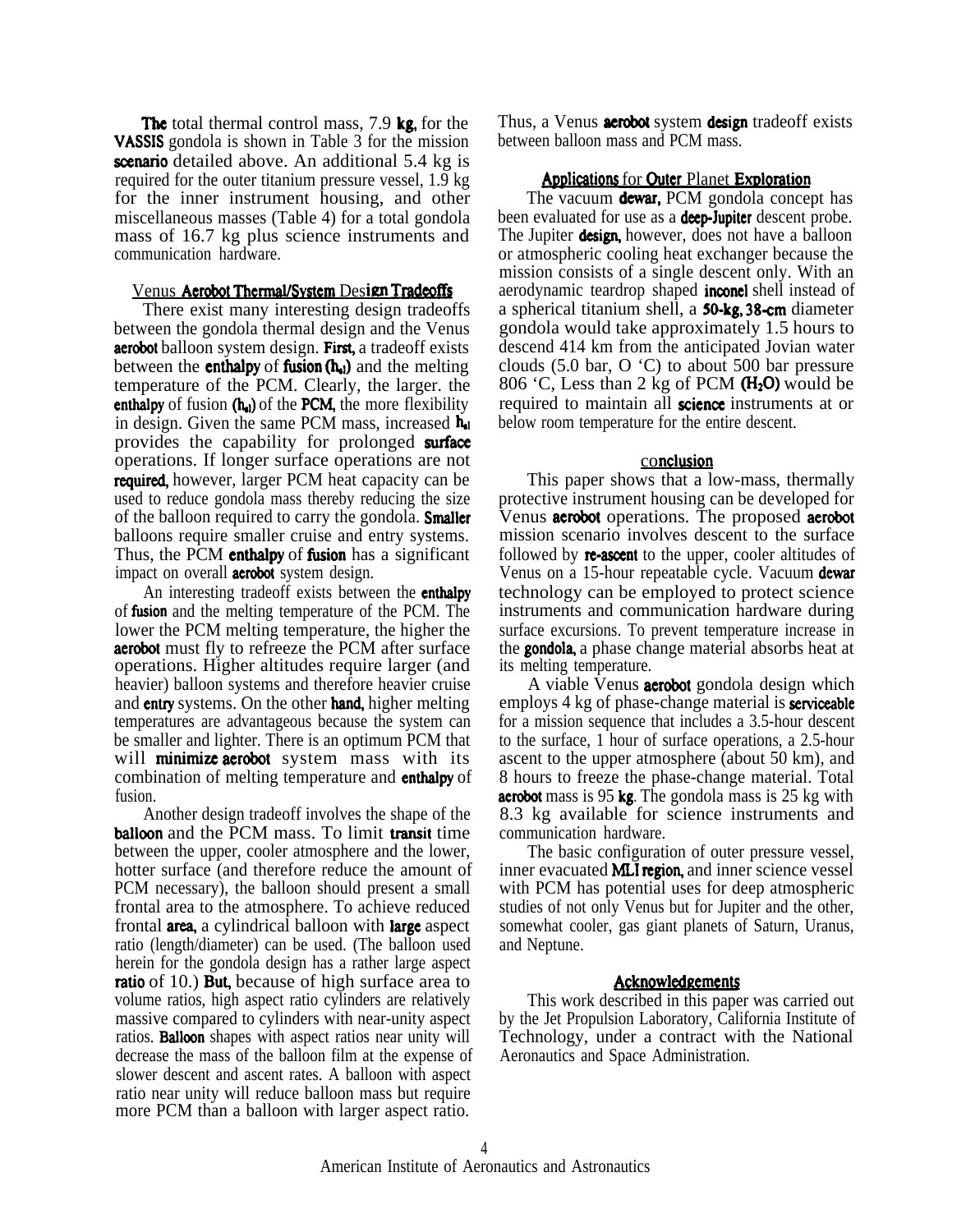## References

- 1. Head, J. W. III, et al. "Investigation of the Application of Aerobot Technology at Venus: **Scientific** Goals and Objectives of the Proposed Balloon Experiment at Venus (BEV) and Venus Flyer Robot (VFR)-Final Report", Brown University Department of Geological Sciences, 1 June 1996.
- 2. Nock, K.T., J.A. Jones, & G. Rodriguez. "Planetary **Aerobots**: A Program for Robotic
- $(1 \frac{N}{6} O/3$ Balloon Exploration", 34<sup>th</sup> AIAA Aerospace Sciences Meeting and Exhibit, 15-18 January 1996, Reno, Nevada, paper number AIAA %-0355.
- $1.95 4437$ Nock, K, T., et al. "Balloon Altitude Control" Experiment (ALICE) Project", 11<sup>th</sup> AIAA Lighter-Than-'Air Technology Conference,' 16-18 May 1995, Clearwater, Florida.
	- "Mekhanika Poleta 4. Moskalanko, G.M.  $\overline{\mathbf{V}}$ Atmosfere Venery", Mashinosteroenie Publishers, Moscow, 1978.
	- 5. Moskalanko, G.M. "Two Component Working Material for a Floating Probe in the Atmosphere of Venus", Proceedings, High Temperature Elec-Instrumentation tronics and Conference, December 1981.
- 6. Moskalanko, G.M. "Dirizhabl' dlya Venery", Nauka Zhizn, No. 9, September 1981, pp. 85-87.
- 7. Klaasen, K. "VASSIS Camera SNR Analysis as a Function of Wavelength, Altitude, and Sun Angle", unpublished JPL report, 2 July 1996.
- Salama, M. "The VASSIS Gondola Structural 8. Design", JPL **IOM 352G:96:146:MS**, 6 November 1996. ニー・ゴル かいと へんん
- 9. Salama, M. "Revised VASSIS Gondola Design", TPL IOM 352G:96:150:MS,<br>
Yavrovian, A. et al., "High Temperature Material"
- $10<sup>1</sup>$ for Venus Balloon Envelopes", 1<sup>th</sup> AIAA Lighter-Than-Air Technology **Conference**, 16-18-May 1995, Clearwater, Florida.
- 11 (Wu, J.)& J.A. Jones. "Performance Model for a 25-0435 Reversible Fluid Balloons", 11\* AIM Lighter-Than-Air Technology Conference, 16-18 May 1995, Clearwater, Florida.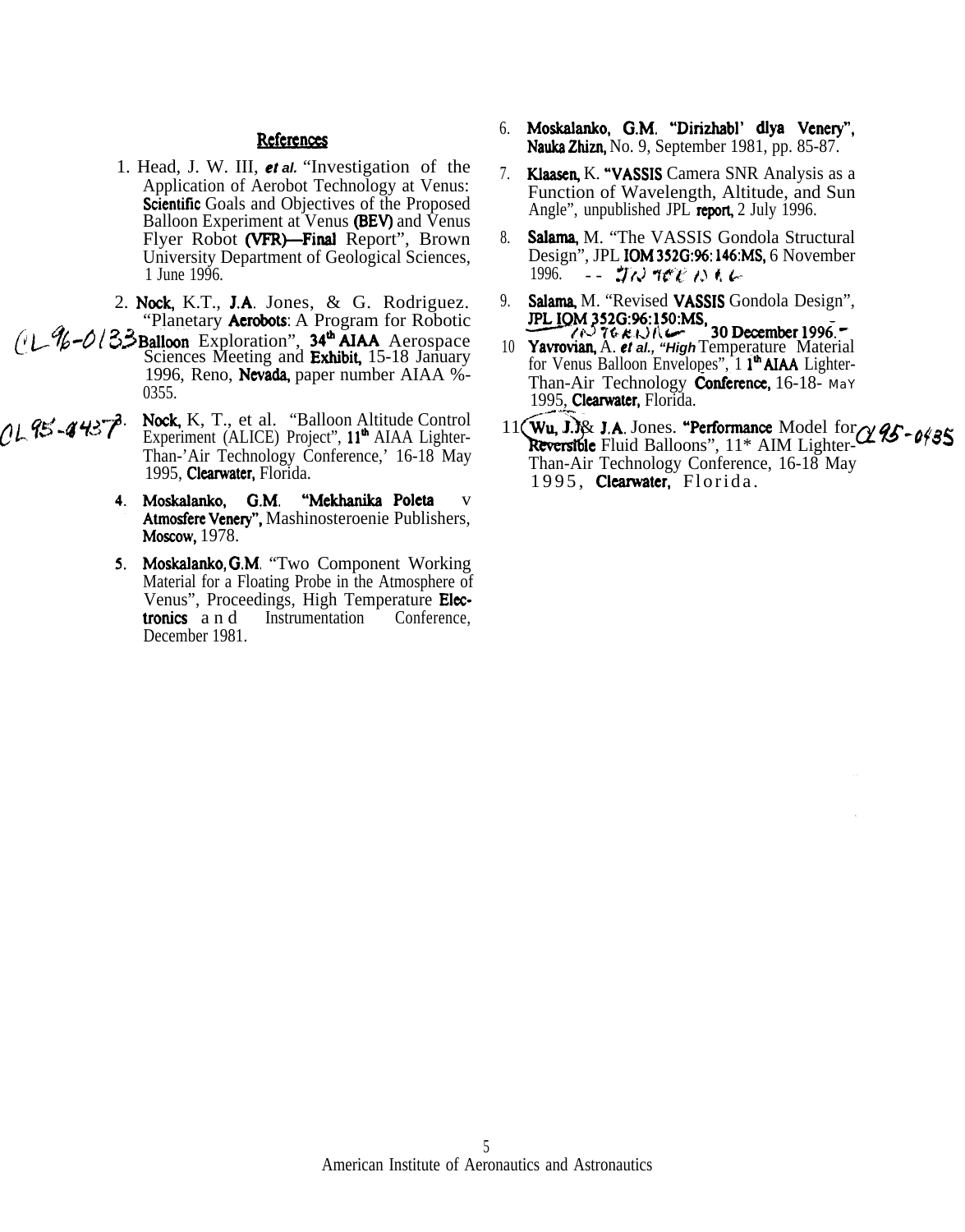Table 1. Venus **aerobot** mission flight requirements.

| Parameter                                            | Requirement                                                   |
|------------------------------------------------------|---------------------------------------------------------------|
| Mission duration                                     | $30-90$ days                                                  |
| Maximum atmospheric entry deceleration               | $250 - 500$ g                                                 |
| Estimated <b>descent</b> , ascent, and float periods | Descent: 7 $\mathbf{hr}$ , Ascent: 4.5 hr,<br>Float: $o-2$ hr |
| Flight altitude                                      | surface $\leq z \leq 60$ km                                   |

Table 2. Venusian environment parameters corresponding to flight requirements.

| Parameter                                        | value                                              |
|--------------------------------------------------|----------------------------------------------------|
| Atmospheric temperature range                    | $-10$ "C< T < 470 "C                               |
| Atmospheric pressure range                       | 0.2 bar < $P$ < 100 bar                            |
| Atmospheric corrosives                           | Sulfuric acid                                      |
| solar flux                                       | $\overline{40}$ W/m <sup>2</sup> (diurnal average) |
| <b>Length of day as seen by aerobot</b>          | $-96$ hours                                        |
| <b>Length</b> of night as seen by <b>aerobot</b> | $\sim$ 96 hours                                    |

Table 3. VASSIS temperature control mass summary.

| Component                                       | Mass $(kg)$ |
|-------------------------------------------------|-------------|
| Phase-change Material (PCM)                     | 4.0         |
| PCM Heat Exchanger (Inside Gondola)             | 1.5         |
| <b>MLI</b> (Gold Foil)                          |             |
| Internal Gravity-fed Heat Pipes                 | 0.3         |
| <b>External Heat Exchanger (Beryllium Fins)</b> |             |
| Getters                                         | 0.2         |
| Fotal                                           | 7 Q         |

Table 4. VASSIS gondola mass summary.

| Component                             | Mass (kg) |
|---------------------------------------|-----------|
| Temperature Control                   | 7.9       |
| <b>Outer Titanium Shell</b>           | 5.4       |
| Inner Titanium Shell                  | ΙY        |
| Tension-band Supports                 | 0.5       |
| Miscellaneous                         | 1.0       |
| Science Instruments and Communication | 8.3       |
| Totat                                 |           |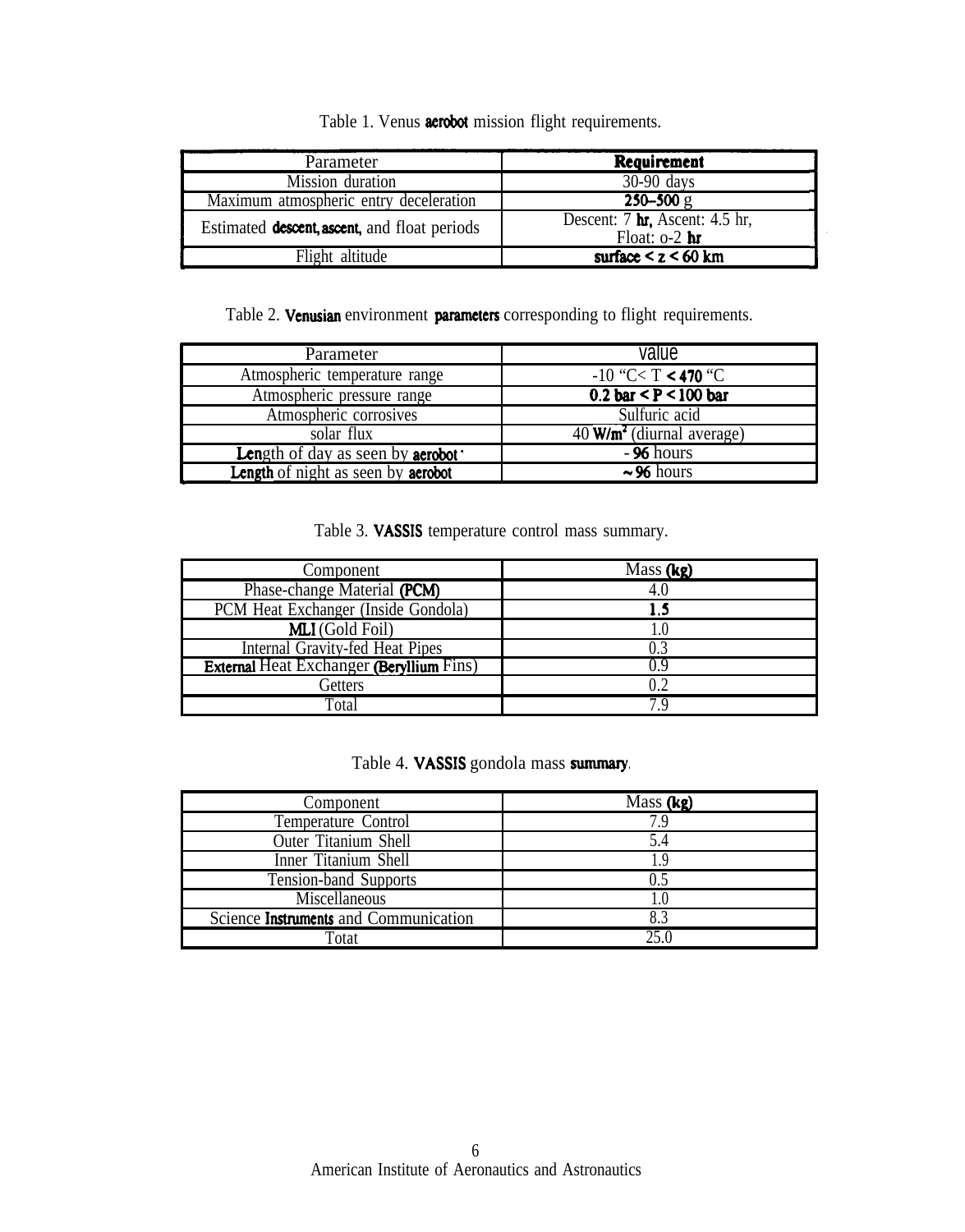

Figure 1. Van't Hoff plot for Venus atmosphere and candidate PCFs.



Figure 2. Venus aerobot mission profile with surface descent capabilities.

 $\overline{7}$ American Institute of Aeronautics and Astronautics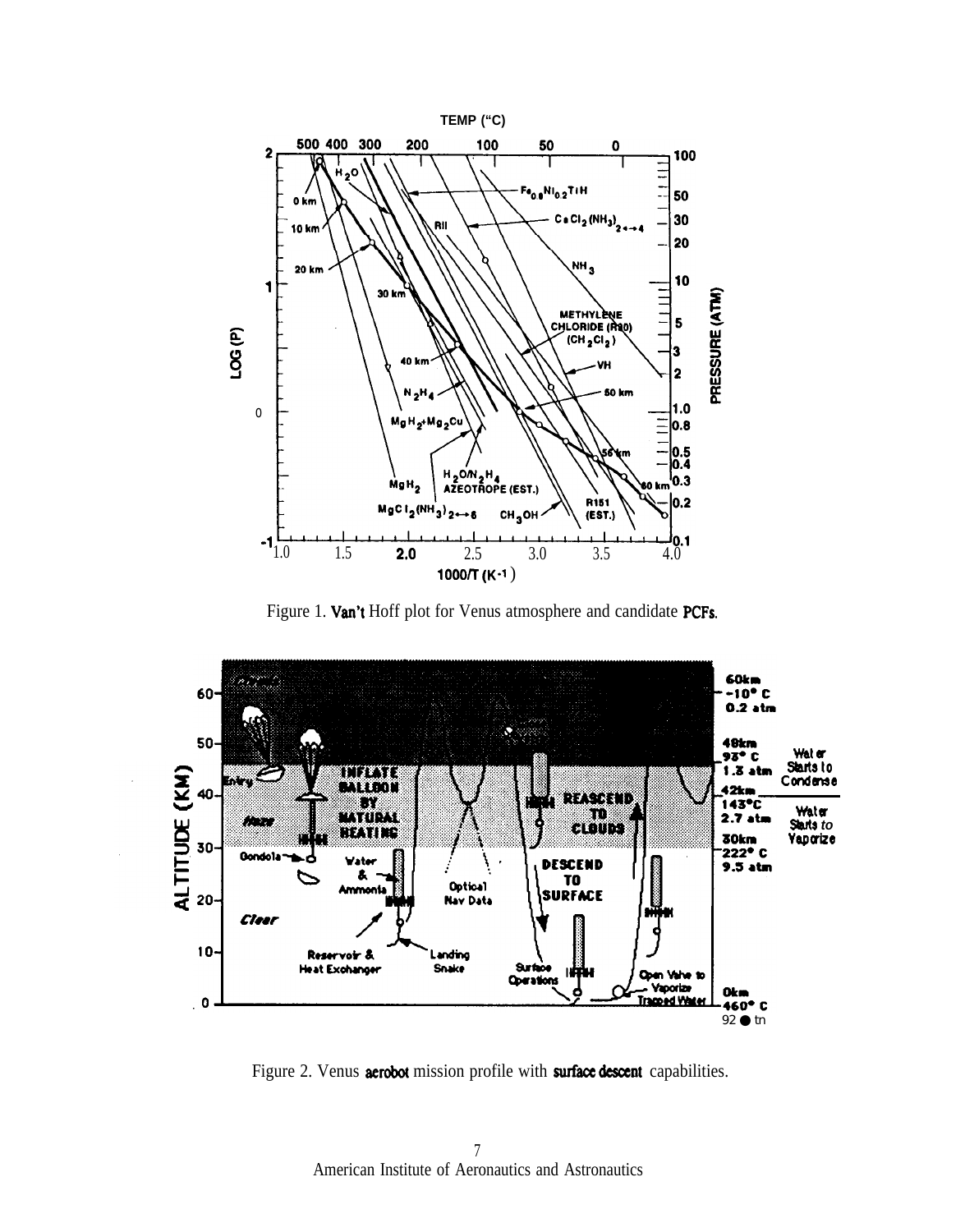

Figure 3. VASSIS gondola temperature control schematic.



Figure 4. PBO Tension-band support system.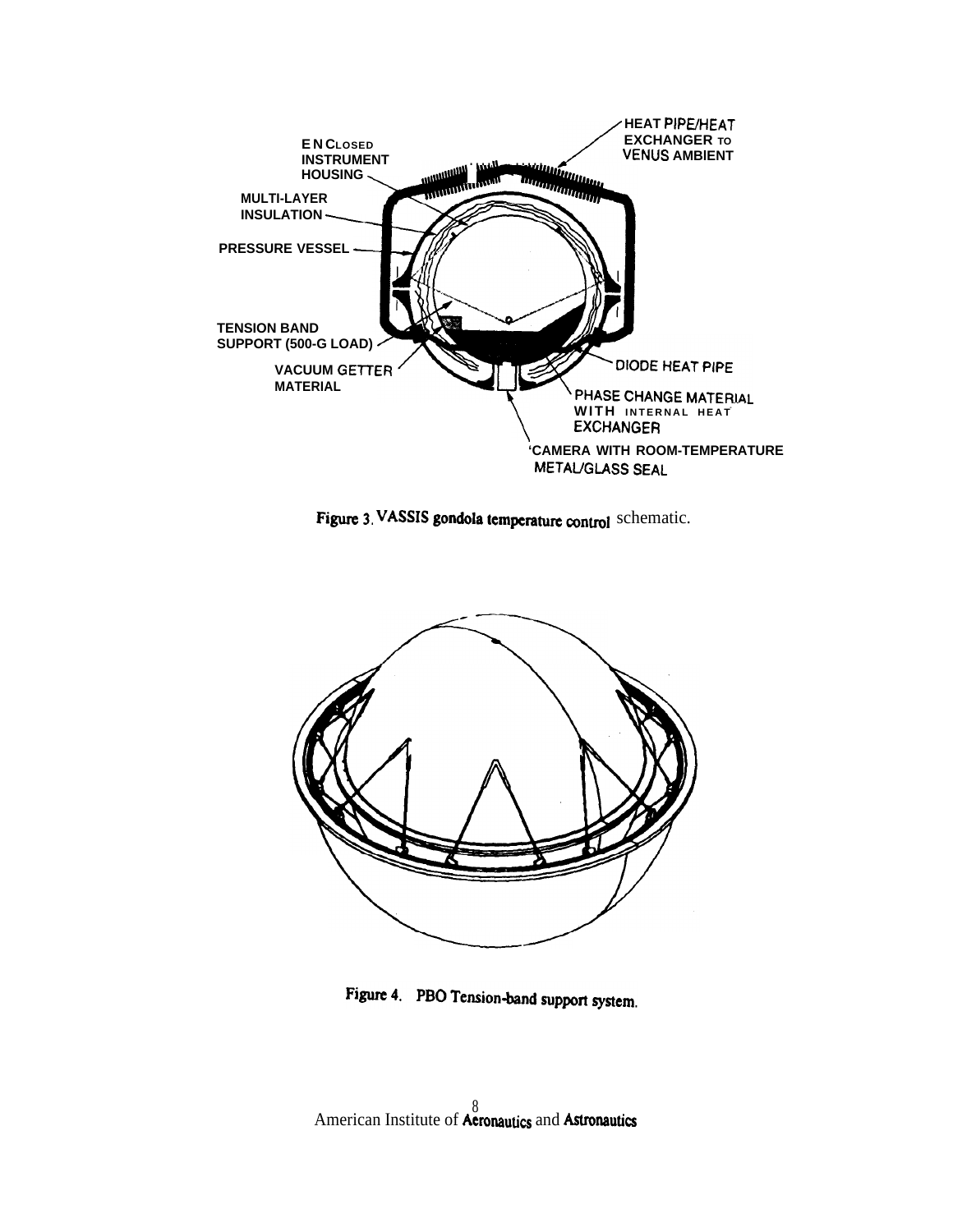

Figure 5. Heat exchanger configuration.



9 American Institute of Aeronautics and Astronautics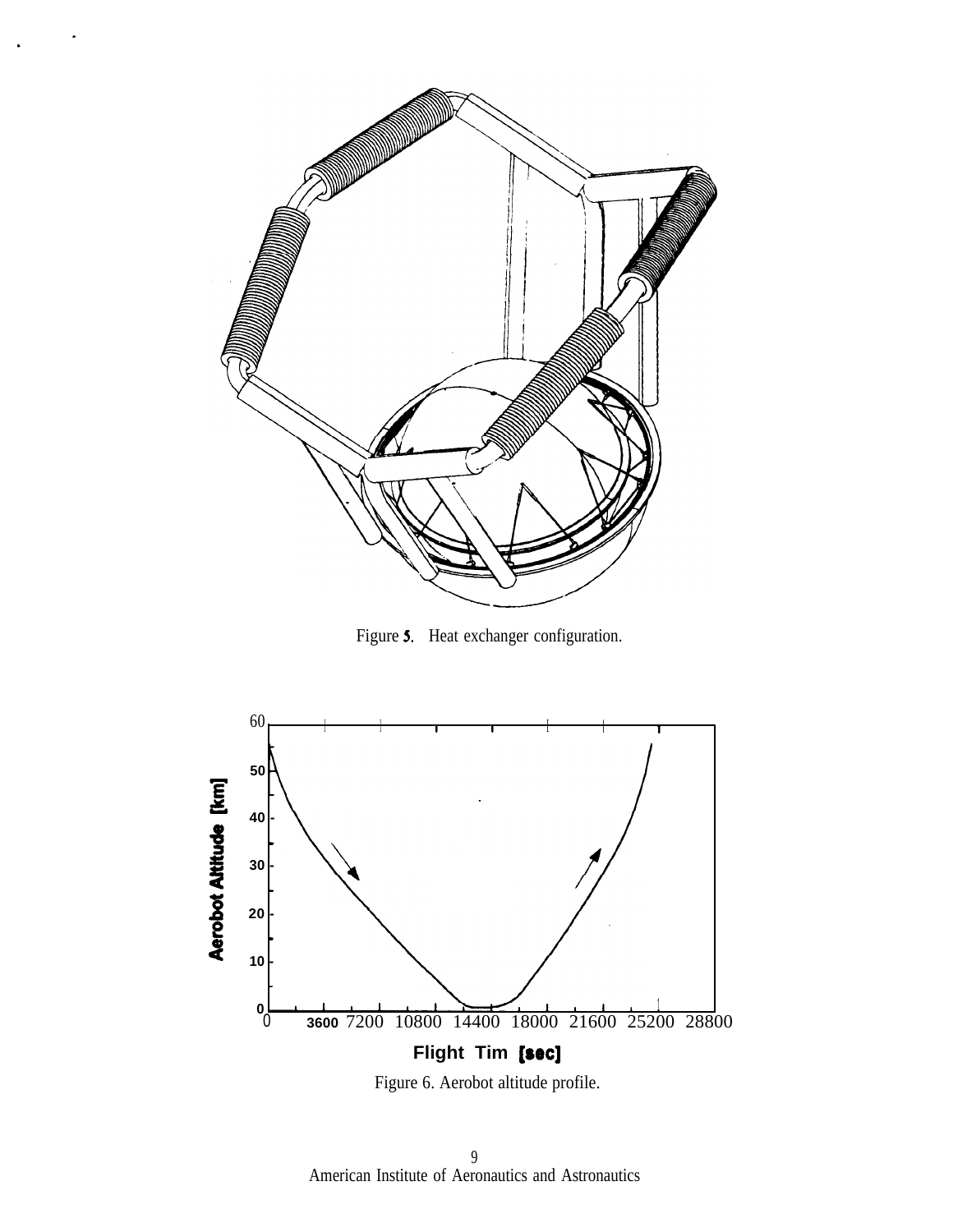

Figure 7. Aerobot descent velocity profile.



Figure 8. VASSIS gondola heat loads.